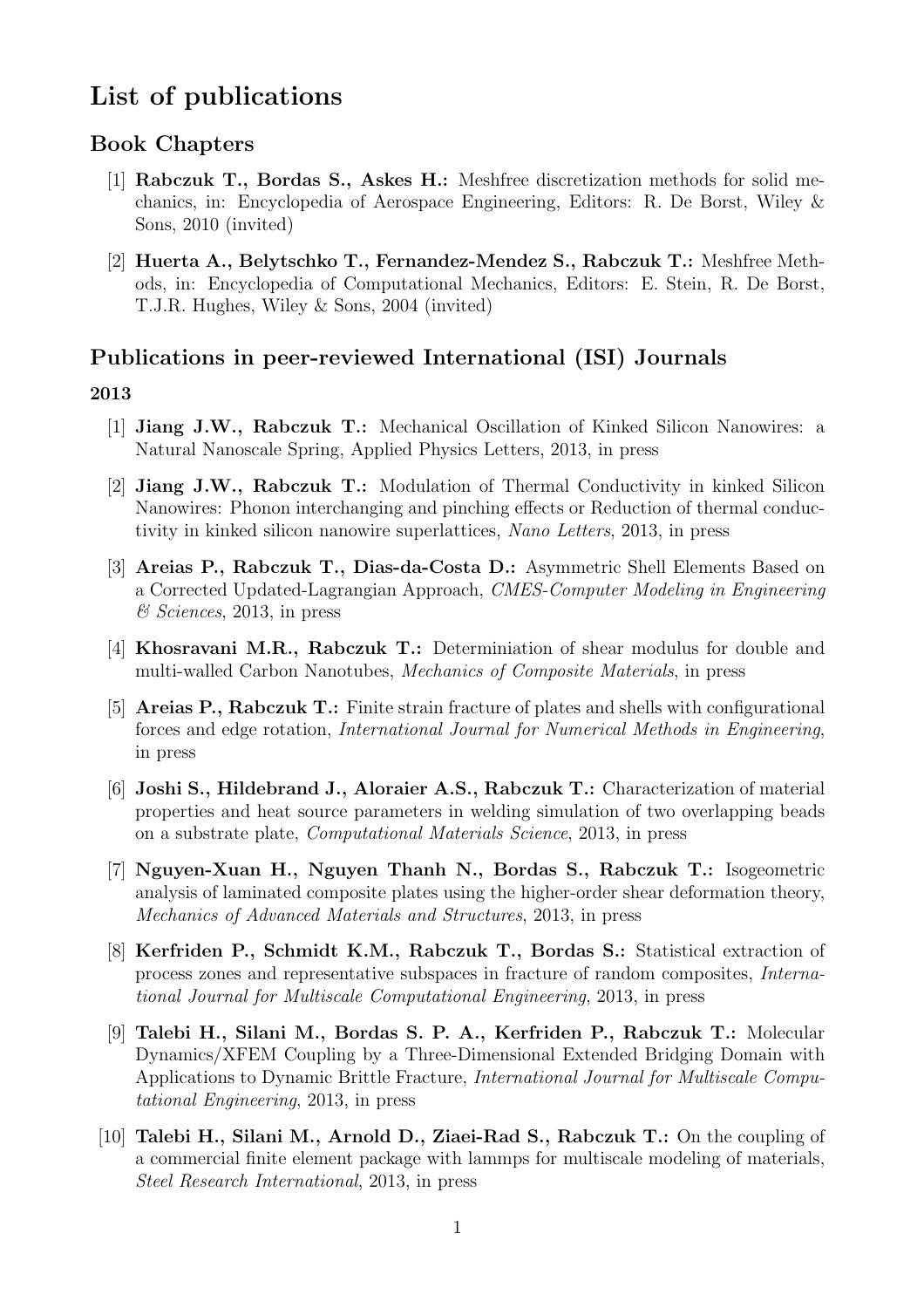- [11] Jiang J.W., Zhao J., Rabczuk T.: Size-Sensitive Young's Modulus of Kinked Silicon Nanowires, Nanotechnology, 2013, 24, 185702, doi:10.1088/0957-4484/24/18/185702
- [12] Nguyen-Thoi T., Phung-Van P., Rabczuk T., Nguyen-Xuan H., Le-Van C.: Free and forced vibration analysis using the n-sided polygonal cell-based smoothed finite element method (nCS-FEM), International Journal of Computational Methods, 2013, 10(1), art. no. 13400082
- [13] Le C.V., Nguyen-Xuan H., Askes H., Rabczuk T., Nguyen-Thoi T.: Computation of limit load using edge-based smoothed finite element method and second-order cone programming, International Journal of Computational Methods, 2013, 10(1), art. no. 13400045
- [14] Nguyen-Thoi T., Phung-Van P., Rabczuk T., Nguyen-Xuan H., Le-Van C.: An application of the ES-FEM in solid domain for dynamic analysis of 2D fluid-solid interaction problems, International Journal of Computational Methods, 2013, 10(1), art. no. 13400033
- [15] Phan-Dao H., Nguyen-Xuan H., Thai-Hoang C., Nguyen-Thoi T., Rabczuk T.: An edge-based smoothed finite element method for analysis of laminated composite plates, International Journal of Computational Methods, 2013, 10(1), art. no. 13400057
- [16] Bakar I., Kramer O., Bordas S.P.A., Rabczuk T.: Optimization of Elastic Properties and Weaving Patterns of Woven Composites, Composite Structures, 2013, 100, 575-591
- [17] Zhao J., Wang L., Jiang J.W., Wang Z., Guo W., Rabczuk T.: A comparative study of two molecular mechanics models based on harmonic potentials, Journal of Applied Physics, 2013, 113, 063509
- [18] Zhao J., Wei N., Fan Z., Jiang J.W., Rabczuk T.: Mechanical properties of three types of carbon allotropes, Nanotechnology, 2013, 24(9), 09570
- [19] Zhao J., Jiang J.W., Jia Y., Guo W., Rabczuk T.: A theoretical analysis of cohesive energy between carbon nanotubes, graphene and substrates, Carbon, 2013, 57, 108-119
- [20] Kerfriden P., Goury O., Rabczuk T., Bordas S.: A partitioned model order reduction approach to rationalise computational expenses in nonlinear fracture mechanics, Computer Methods in Applied Mechanics and Engineering, 2013, 256, 169-188
- [21] Valizadeh N., Natarajan S., Gonzalez-Estrada O.A., Rabczuk T., Tinh Quoc Bui, Bordas S.P.A.: NURBS-based finite element analysis of functionally graded plates: static bending, vibration, buckling and flutter, Composite Structures, 2013, 99, 309-326
- [22] Areias P., Rabczuk T., Dias-da-Costa D.: Assumed-metric spherically-interpolated quadrilateral shell element, Finite Elements in Analysis and Design, 2013, 66, 53-67
- [23] Zhang Y., Zhao J., Wei N., Jiang J.W., Rabczuk T.: Effects of the dispersion of polymer wrapped two neighbouring single walled carbon nanotubes (SWNTs) on nanoengineering load transfer, Composites Part B: Engineering, 2013, 45(1), 1714-1721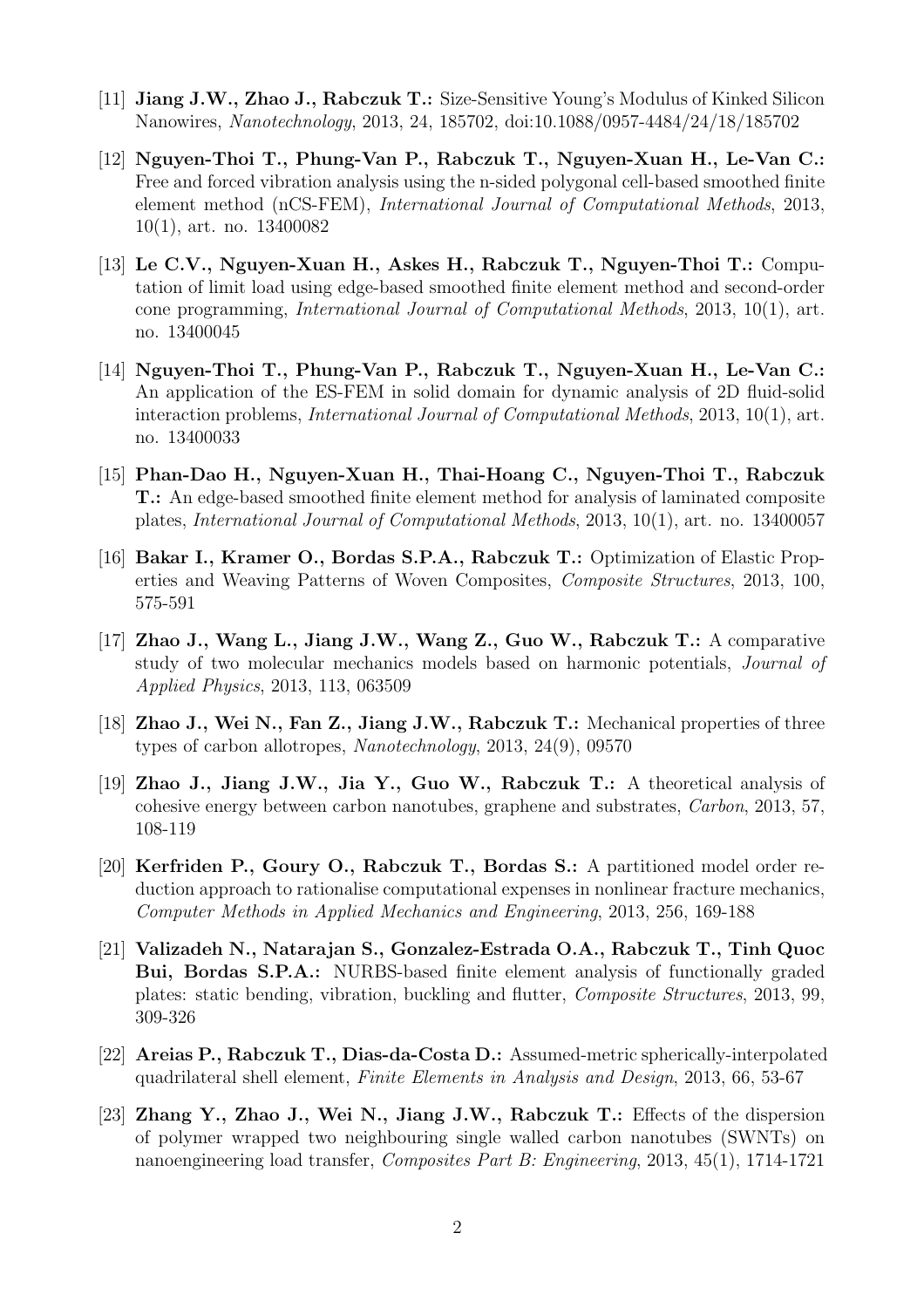[24] Nguyen-Xuan H., Liu G.R., Bordas S., Natarajan S., Rabczuk T.: An adaptive singular ES-FEM for mechanics problems with singular field of arbitrary order, Computer Methods in Applied Mechanics and Engineering, 2013, 253, 252-273

- [25] Jiang J.W., Park H.S., Rabczuk T.: Enhancing the mass sensitivity of graphene nanoresonators via nonlinear oscillations: The effective strain mechanism, Nanotechnology, 2012, 23(47), art. no. 475501
- [26] Nguyen-Xuan H., Nguyen Vinh H., Bordas S., Rabczuk T., Duflot M.: A cellbased smoothed finite element method for three-dimensional solid structures, KSCE-Journal of Civil Engineering, 2012, 16(7), 1230-1242
- [27] Zhao J., Guo W., Rabczuk T.: An analytical molecular mechanics model for the elastic properties of crystalline polyethylene, Journal of Applied Physics, 2012, 112(3), Article number 033516, DOI: 10.1063/1.4745035
- [28] Thai C.H., Nguyen-Xuan H., Nguyen-Thanh N., Le T.H., Nguyen-Thoi T., Rabczuk T.: Static, free vibration and buckling analysis of laminated composite Reissner-Mindlin plates using NURBS-based isogeometric approach, International Journal for Numerical Methods in Engineering, 2012, 91(6), 571-603
- [29] Natarajan S., Chakraborty S., Thangavel M., Bordas S., Rabczuk T.: Sizedependent free flexural vibration behavior of functionally graded nanoplates, Computational Materials Science, 2012, 65, 74-80
- [30] Nguyen-Vinh H., Bakar I., Msekh M.A., Song J.-H., Muthu J., Zi G., Le P., Bordas S., Simpson R., Natararajan S., Lahmer T., Rabczuk T.: Extended Finite Element Method for Dynamic Fracture of Piezo-Electric Materials, Engineering Fracture Mechanics, 2012, 92, 19-31
- [31] Talebi H., Zi G., Silani M., Samaniego E., Rabczuk T.: A simple circular cell method for multi-level finite element analysis, Journal of Applied Mathematics, 2012, Article ID 526846, 15 pages, doi:10.1155/2012/526846
- [32] Jiang J.-W., Wang B.S., Rabczuk T.: Acoustic and breathing phonon modes in bilayer graphene with Moire-acute patterns, Applied Physics Letters, 2012, 101(2), 023113, doi: 10.1063/1.4735246
- [33] Jiang J.-W., Zhao J., Zhou K., Rabczuk T.: Superior thermal conductivity and extremely high mechanical strength in polyethylene chains from ab initio calculation, Journal of Applied Physics, 2012, 111(12), 124304, doi: 10.1063/1.4729489
- [34] Areias P., Rabczuk T., Dias-da-Costa D., Piresh E.B.: Implicit solutions with consistent additive and multiplicative components, Finite Elements in Analysis and Design, 2012, 57, 15-31
- [35] Nguyen-Xuan H., Rabczuk T., Nguyen-Thoi T., Tran T., Nguyen-Thanh N.: Computation of limit and shakedown loads using a node-based smoothed finite element method, International Journal for Numerical Methods in Engineering, 2012, 90(3), 287-310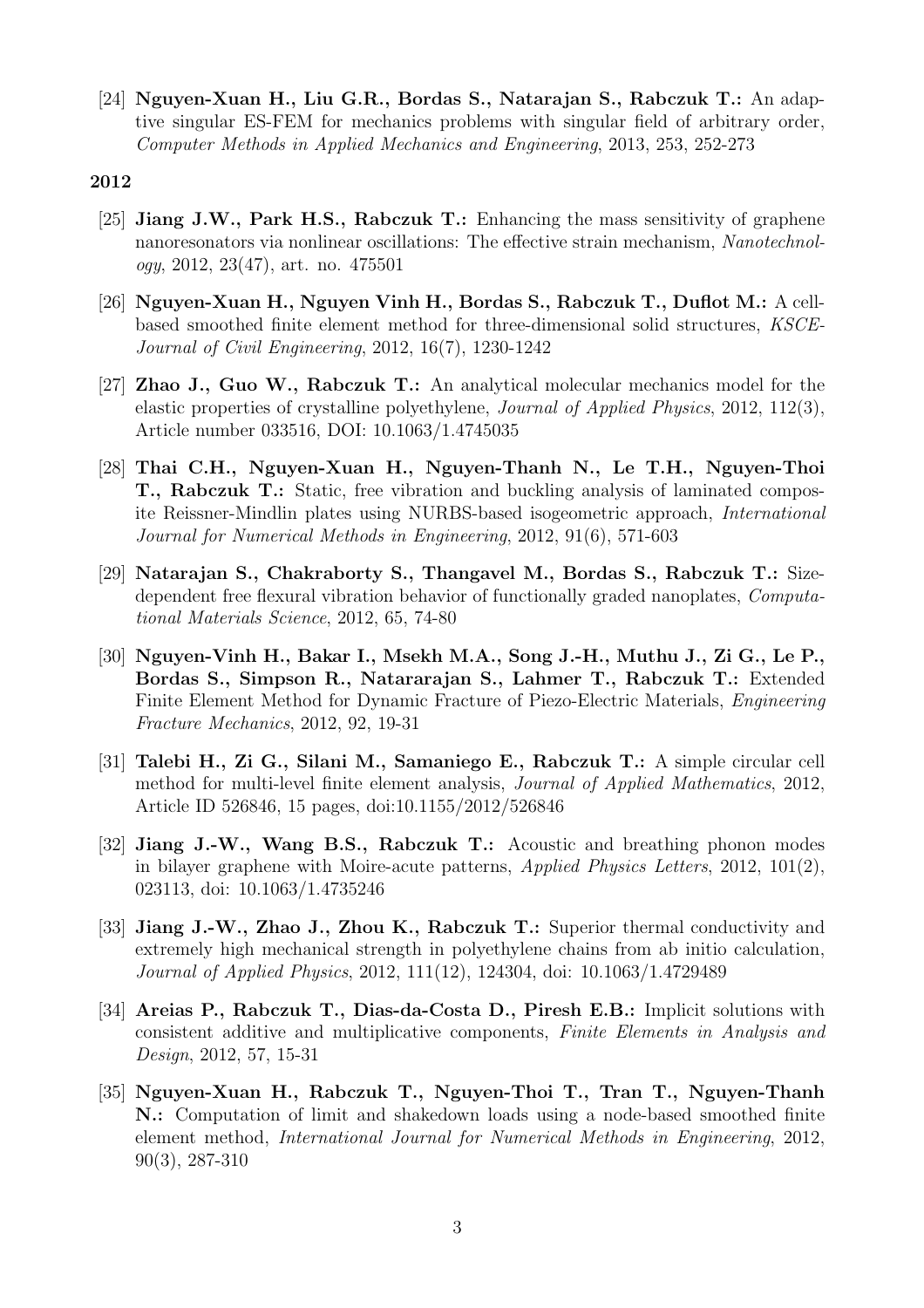- [36] Chen L., Rabczuk T., Bordas S., Liu G.R., Zeng K.Y., Kerfriden P.: Extended finite element method with edge-based strain smoothing (Esm-XFEM) for linear elastic crack growth, Computer Methods in Applied Mechanics and Engineering, 2012, 209- 212(4), 250-265
- [37] Talebi H., Samaniego C., Samaniego E., Rabczuk T.: On the Numerical Stability and Mass- Lumping Schemes for Explicit Enriched Meshfree Methods, International Journal for Numerical Methods in Engineering, 2012, 89(9), 1009-1027
- [38] Chau-Dinh T., Zi G., Lee P.S., Song J.H., Rabczuk T.: Phantom-node Method for Shell Models with Arbitrary Cracks, Computers & Structures, 2012, 92-93, 242-256
- [39] Simpson R., Bordas S., Trevelyan J., Kerfriden P., Rabczuk T.: An Isogeometric Boundary Element Method for elastostatic analysis, Computer Methods in Applied Mechanics and Engineering, 2012, 209-212, 87-100

- [40] Zhao J., Zhang Z., Guo W., Rabczuk T.: Size-dependent elastic properties of crystalline polymers via a molecular mechanics model, Applied Physics Letters, 2011, 99(24), 241902, doi:10.1063/1.3668110
- [41] Baiz P.M., Natarajan S., Bordas S., Kerfriden P., Rabczuk T.: Linear Buckling Analysis of Cracked Plates by SFEM and XFEM (SmXFEM), Journal of Mechanics of Materials and Structures, 2011, 6(9-10), 1213-1238
- [42] Nguyen-Thanh N., Kiendl J., Nguyen-Xuan H., Wüchner R., Bletzinger K.U., Bazilevs Y., Rabczuk T.: Rotation free isogeometric thin shell analysis using PHT-splines, Computer Methods in Applied Mechanics and Engineering, 2011, 200(47- 48), 3410-3424
- [43] Bacht T., Chase J.G, MacRae G., Rodgers G.W., Rabczuk T., Dhakal R.P., Desombre J.: HF2V dissipator effects on the performance of a 3 story moment frame, Journal of Constructional Steel Research, 2011, 67(12), 1843-1849
- [44] Natarajan S., Baiz P.M., Bordas S., Rabczuk T., Kerfriden P.: Natural frequencies of cracked functionally graded material plates by the extended finite element method, Composite Structures, 2011, 93(11), 3082-3092
- [45] Moosavi M.R., Delfanian F., Khelil A., Rabczuk T.: Orthogonal meshless finite volume method in elastodynamics, Thin-Walled Structures, 2011, 49(9), 1171-1177
- [46] Vu Bac N., Nguyen-Xuan H., Chen L., Bordas S., Kerfriden P., Simpson R.N., Liu G.R., Rabczuk T.: A Node-based Smoothed extended Finite Element Method (NSXFEM) for Fracture Analysis, CMES-Computer Modeling in Engineering & Sciences, 2011, 1898(1), 1-25
- [47] Thai-Hoang C., Nguyen-Thanh N., Nguyen-Xuan H., Rabczuk T.: An alternative alpha finite element method with discrete shear gap technique for analysis of laminated composite plates, Applied Mathematics and Computation, 2011, 217(17), 7324-7348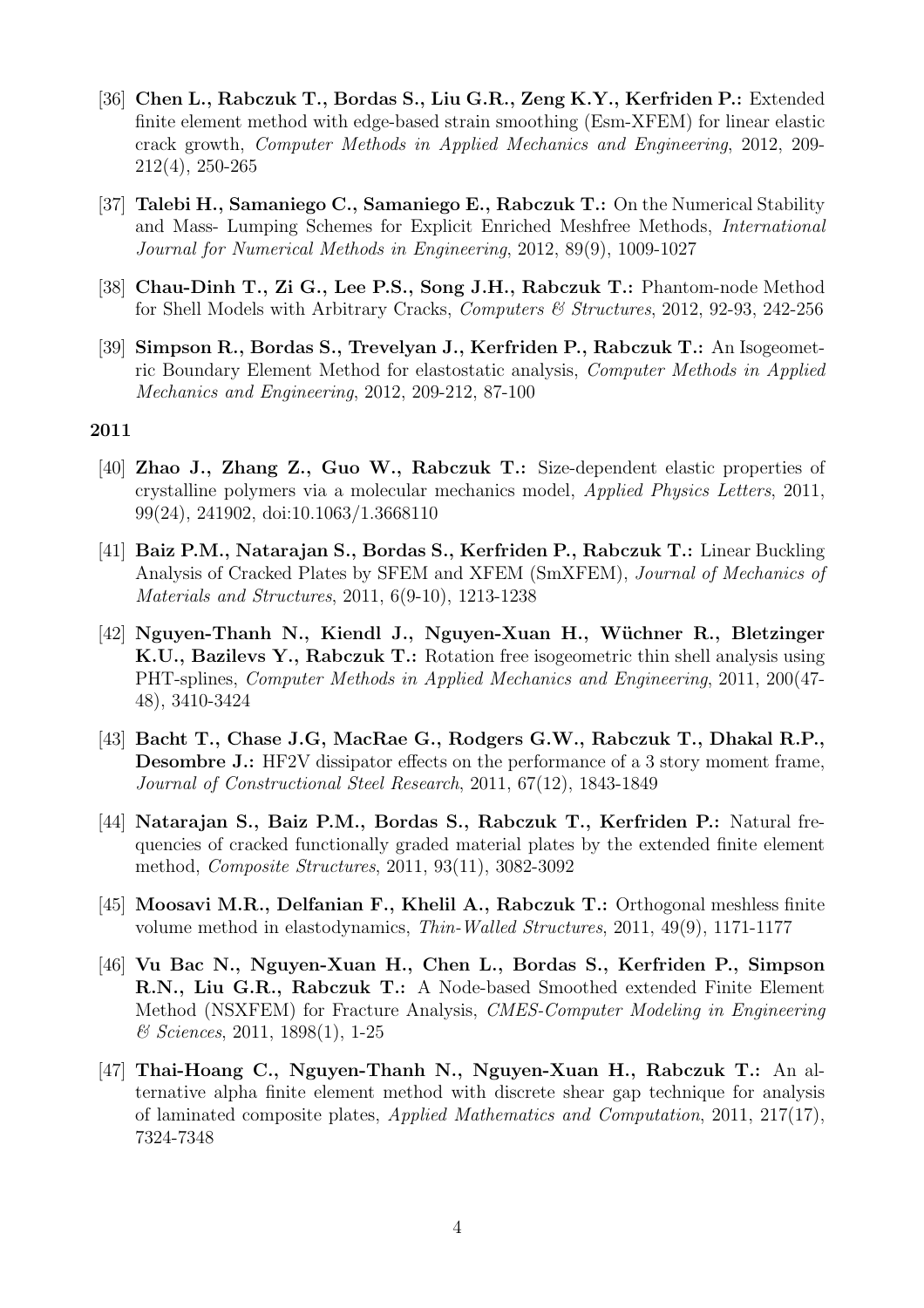- [48] Nguyen-Thanh N., Nguyen-Xuan H., Bordas S., Rabczuk T.: Isogeometric analysis using polynomial splines over hierarchical T-meshes for two-dimensional elastic solids, Computer Methods in Applied Mechanics and Engineering, 2011, 200(21-22), 1892-1908
- [49] Bordas S., Natarajan S., Dal Pont S., Rabczuk T., Kerfriden P., Mahapatra D.R., Noel D., Gao Z.: On the performance of strain smoothing for enriched finite element approximations (XFEM/GFEM/PUFEM), International Journal for Numerical Methods in Engineering, 2011, 86(4-5), 637-666
- [50] Desombre J., Rodgers G.W., MacRae G.A., Rabczuk T., Dhakal R.P., Chase **J.G.:** Experimentally validated FEA models of HF2V damage free steel connections for use in full structural analysis, Structural Engineering and Mechanics, 2011, 37(4), 385-399
- [51] Nguyen-Thanh N., Rabczuk T., Nguyen-Xuan H., Bordas S.: An alternative alpha finite element method with discrete shear gap technique for analysis of Mindlin-Reissner plates, Finite Elements in Analysis and Design, 2011, 47(5), 519-535
- [52] Thai-Hoang C., Nguyen-Thanh N., Nguyen-Xuan H., Rabczuk T., Bordas S.: A cell-based smoothed finite element method for free vibration and buckling analysis of shells, KSCE-Korean Journal of Civil Engineeing, 2011, 15(2), 347-361

- [53] Nguyen-Thoi T., Vu-Do H.C., Rabczuk T., Nguyen-Xuan H.: A node-based smoothed finite element method (NS-FEM) for upper bound solution to visco-elastoplastic analysis of solids using triangular and tetrahedral meshes, Computer Methods in Applied Mechanics and Engineering, 2010, 199(45-48), 3005-2027
- [54] Canh V. Le, Nguyen-Xuan H., Askes H., Bordas S., Rabczuk T., Nguyen-Vinh H.: A cell based smoothed finite element method for kinematic limit analysis, International Journal for Numerical Methods in Engineering, 2010, 83(12), 1651-1674
- [55] Le Phong B.E., Rabczuk T., Mai-Duy Nam, Tran-Cong Thanh: A Moving Local IRBFN based Galerkin meshless method, CMES-Computer Modeling in Engineering and Sciences, 2010, 66(1), 25-52
- [56] Akbari, A., Bagri, R., Bordas S.P.A., Rabczuk T.: Analysis of thermoelastic waves in a two-dimensional functionally graded materials domain by the Meshless Local Petrov Galerkin (MLPG) method, CMES-Computer Modeling in Engineering and Sciences, 2010, 65(1), 27-74
- [57] Rabczuk T., Bordas S., Zi G.: On three-dimensional modelling of crack growth using partition of unity methods, *Computers & Structures*, 2010, 88(23-24), 1391-1411 (invited)
- [58] Bordas S., Rabczuk T., Nguyen-Xuan H., S. Natarajan, T. Bog, Nguyen.V. P., Q. Do Minh, H. Nguyen Vinh: Strain Smoothing in FEM and XFEM, Computers & Structures, 2010, 88(23-24), 1419-1443 (invited)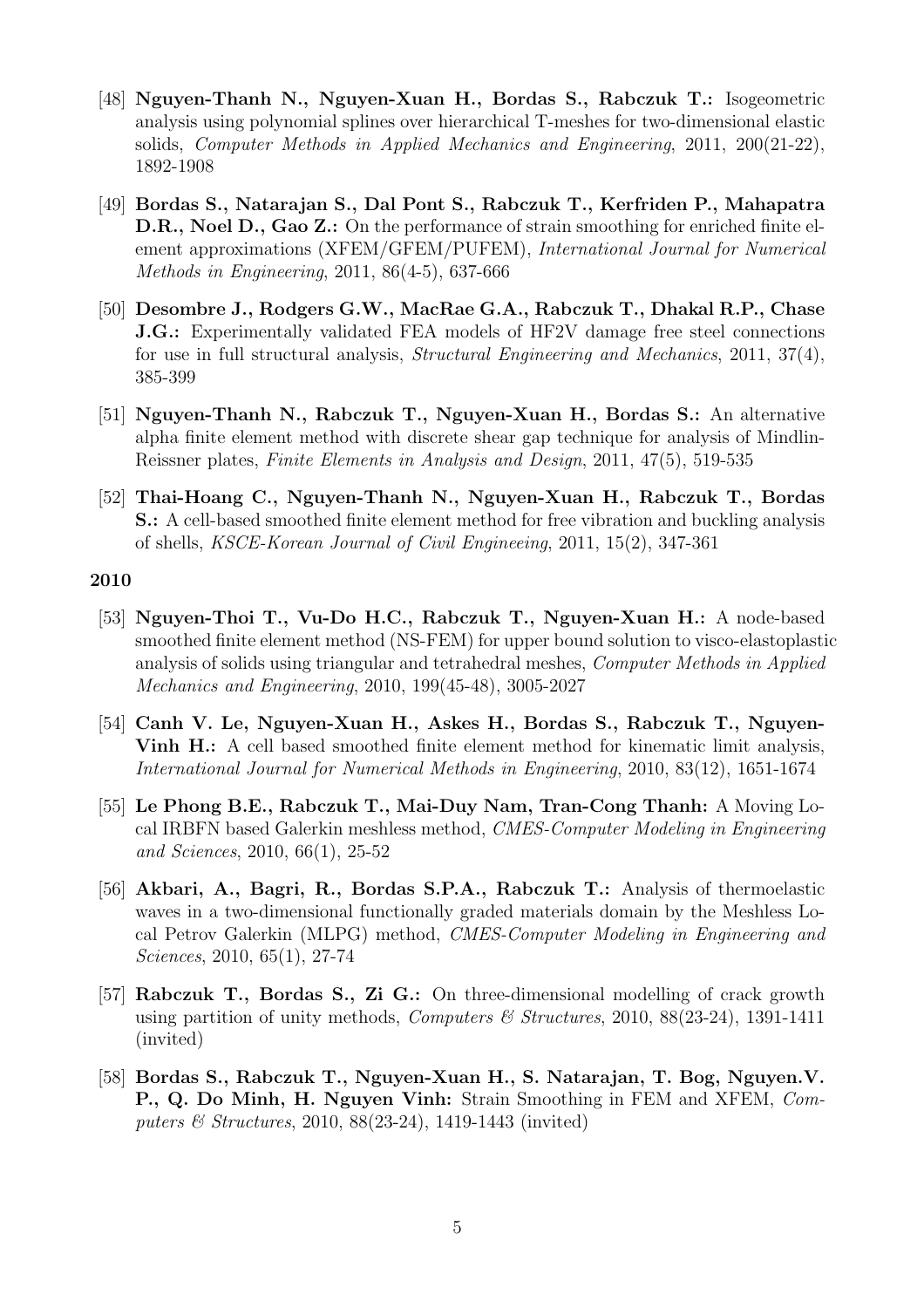- [59] Hann C.E., Hewett D., Chase J.G., Rabczuk T., Sundaresan A., Chen X., Wang W., Shaw G.M.: Image-based measurement of alveoli volume expansion in an animal model of a diseased lung, International Journal of Computer Applications in Technology, 2010, 39(1-3), 58-65
- [60] Le Phong B.E., Rabczuk T., Mai-Duy Nam, Tran-Cong Thanh: A Moving IRBFN based integration-free meshless method, CMES-Computer Modeling in Engineering and Sciences, 2010, 61(1), 63-109
- [61] Nguyen-Xuan H., Rabczuk T., Nguyen-Thanh N., Nguyen-Thoi T., Bordas S.: A node-based smoothed finite element method (NS-FEM) with stabilized discrete shear gap technique for analysis of Reissner-Mindlin plates, Computational Mechanics, 2010, 46(5), 679-701
- [62] Rabczuk T., Zi G., Bordas S., Nguyen-Xuan H.: A simple and robust threedimensional cracking-particle method without enrichment, Computer Methods in Applied Mechanics and Engineering, 2010, 199(37-40), 2437-2455
- [63] Nguyen-Thanh N., Rabczuk T., Nguyen-Xuan H., Bordas S.: An alternative alpha finite element method (A"FEM) free and forced vibration analysis of solids using triangular meshes, Journal of Computational and Applied Mathematics, 2010, 233(9), 2112-2135
- [64] Rabczuk T., Gracie R., Song J.H., Belytschko T.: Immersed particle method for fluid-structure interaction, International Journal for Numerical Methods in Engineering, 2010, 81(1), 48-71
- [65] Areias P.M.A, Rabczuk T.: Smooth finite strain plasticity with nonlocal pressure support, International Journal for Numerical Methods in Engineering, 2010, 81(1), 106- 134

[66] Rabczuk T., Song J.H., Belytschko T.: Simulations of Instability in Dynamic Fracture by the Cracking Particles Method, Engineering Fracture Mechanics, 2009, 76(6), 730-741

- [67] Rabczuk T., Zi G., Bordas S., Nguyen-Xuan H.: A geometrically non-linear three dimensional cohesive crack method for reinforced concrete structures, Engineering Fracture Mechanics, 2008, 75(16), 4740-4758
- [68] Nguyen-Thanh N., Rabczuk T., Nguyen-Xuan H., Bordas S.: A smoothed finite element method for shell analysis, Computer Methods in Applied Mechanics and Engineering, 2008, 198(2), 165-177
- [69] Rabczuk T., Zi G., Gerstenberger A., Wall W.A.: A new crack tip element for the phantom node method with arbitrary cohesive cracks, International Journal for Numerical Methods in Engineering, 2008, 75(5), 577-599
- [70] Nguyen-Xuan H., Rabczuk T., Bordas S., Debongnie J.F.: A smoothed finite element method for plate analysis, Computer Methods in Applied Mechanics and Engineering, 2008, 197(13-16), 1184- 1203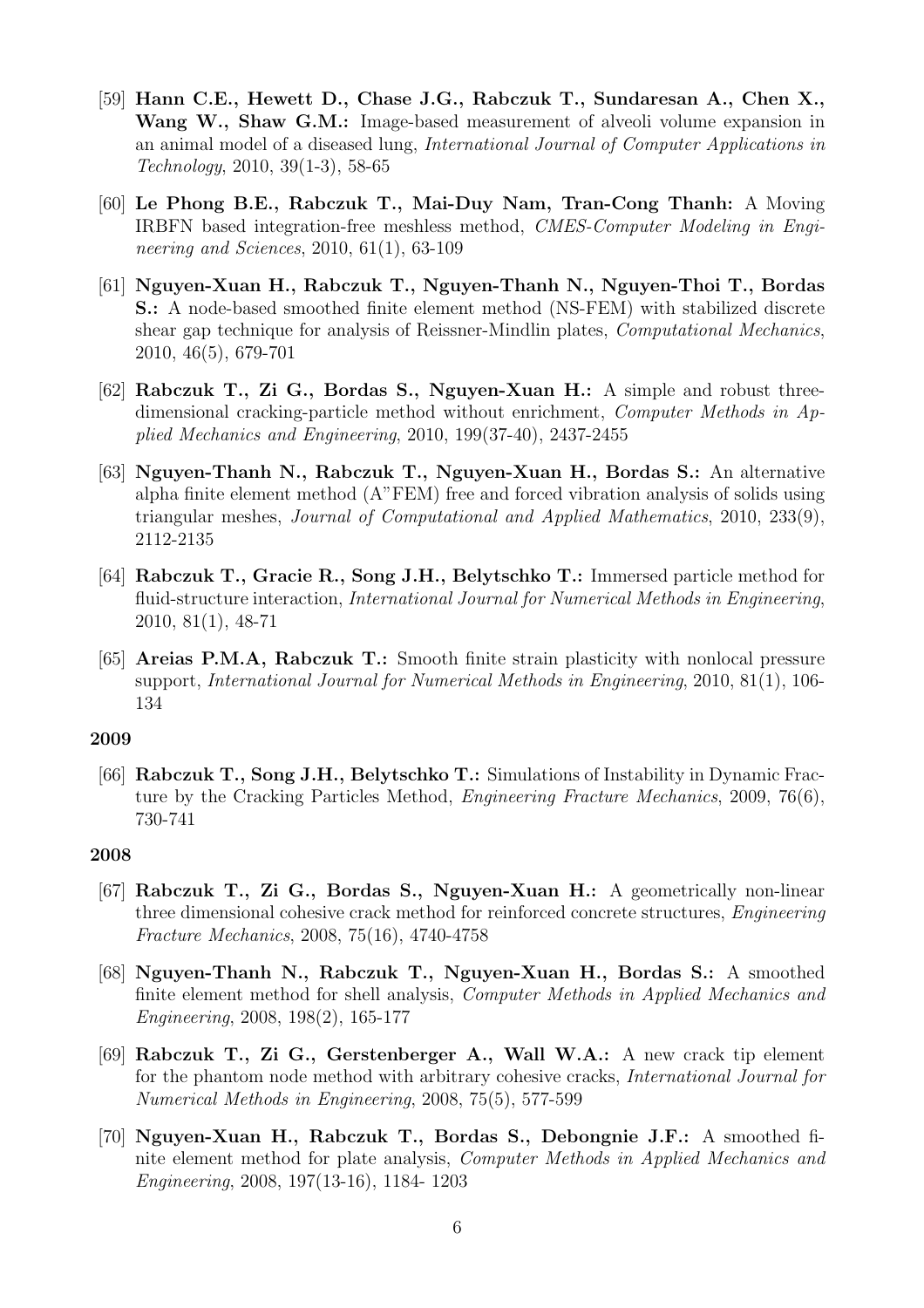- [71] Wall W.A., Rabczuk T.: Fluid-Structure Interaction in lower airways of CT-based lung geometries, International Journal for Numerical Methods in Fluids, 2008, 57(5), 653-675 (invited)
- [72] Bordas, S., Rabczuk T., Zi. G.: Three-dimensional crack initiation, propagation, branching and junction in non-linear materials by extrinsic discontinuous enrichment of meshfree methods without asymptotic enrichment, Engineering Fracture Mechanics, 2008, 75(5), 943-960
- [73] Areias P.M.A., Rabczuk T.: Quasi-static crack propagation in plane and plate structures using set-valued traction-separation laws, International Journal for Numerical Methods in Engineering, 2008, 74(3), 475-505
- [74] Rabczuk T., Samaniego E.: Discontinuous modelling of shear bands using adaptive meshfree methods, Computer Methods in Applied Mechanics and Engineering, 2008, 197(6-8), 641-658
- [75] Nguyen V.P., Rabczuk T., Bordas S. Duflot M.: Meshless methods: A review and computer implementation aspects, Mathematics and Computers in Simulation, 2008, 79, 763-813

- [76] Rabczuk T., Areias P.M.A., Belytschko T.: A meshfree thin shell method for nonlinear dynamic fracture, International Journal for Numerical Methods in Engineering, 2007, 72(5), 524-548
- [77] Rabczuk T., Samaniego E., Belytschko T.: Simplified model for predicting impulsive loads on submerged structures to account for fluid-structure interaction, International Journal of Impact Engineering, 2007, 34(2), 163-177
- [78] Rabczuk T., Areias P.M.A., Belytschko T.: A simplified meshfree method for shear bands with cohesive surfaces, International Journal for Numerical Methods in Engineering, 2007, 69(5), 993-1021
- [79] Plotzitza A., Rabczuk T., Eibl J.: Techniques for Numerical Simulations of Concrete Slabs for Demolishing by Blasting, Journal of Engineering Mechanics ASCE, 2007, 133(5), 523-533
- [80] Rabczuk T., Zi G.: A meshfree method based on the local partition of unity for cohesive cracks, Computational Mechanics, 2007, 39(6), 743-760
- [81] Rabczuk T., Belytschko T.: A three dimensional large deformation meshfree method for arbitrary evolving cracks, Computer Methods in Applied Mechanics and Engineering, 2007, 196(29-30), 2777-2799
- [82] Zi G., Rabczuk T., Wall W.A.: Extended Meshfree Methods without Branch Enrichment for Cohesive Cracks, Computational Mechanics, 2007, 40(2), 367-382
- [83] Rabczuk T., Bordas S., Zi G.: A three-dimensional meshfree method for continuous multiplecrack initiation, nucleation and propagation in statics and dynamics, Computational Mechanics, 2007, 40(3), 473-495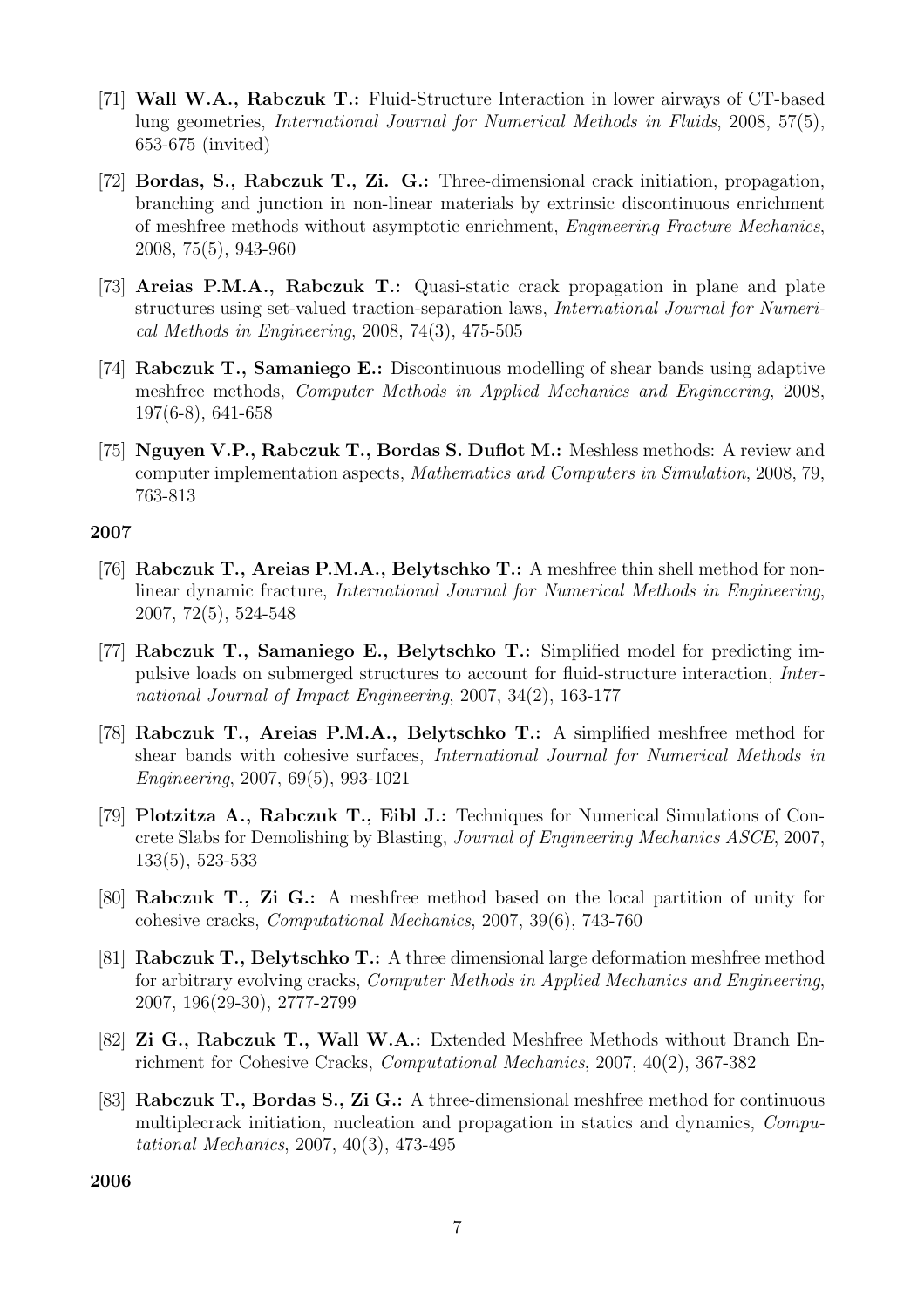- [84] Rabczuk T., Eibl J.: Modeling dynamic failure of concrete with meshfree particle methods, International Journal of Impact Engineering, 2006, 32 (11), 1878-1897
- [85] Rabczuk T., Belytschko T.: Application of particle methods to static fracture of reinforced concrete structures, International Journal of Fracture, 2006, 137(1-4), 19-49
- [86] Rabczuk T., Areias P.M.A.: A new approach for modelling slip lines in geological materials with cohesive models, International Journal for Numerical and Analytical Methods in Engineering, 2006, 30(11), 1159-1172
- [87] Rabczuk T., Xiao S.P., Sauer M.: Coupling of meshfree methods with finite elements: Basic concepts and test results, Communications in Numerical Methods in Engineering, 2006, 22(10), 1031-1065
- [88] Rabczuk T., Areias P.M.A.: A meshfree thin shell for arbitrary evolving cracks based on an external enrichment, CMES-Computer Modeling in Engineering and Sciences, 2006, 16(2), 115-130

- [89] Rabczuk T., Akkermann J., Eibl J.: A numerical model for reinforced concrete structures, International Journal of Solids and Structures, 2005, 42(5-6), 1327-1354
- [90] Rabczuk T., Belytschko T.: Adaptivity for structured meshfree particle methods in 2D and 3D, International Journal for Numerical Methods in Engineering, 2005, 63(11), 1559-1582

#### 2004

- [91] Rabczuk T., Eibl J., Stempniewski L.: Numerical analysis of high speed concrete fragmentation using a meshfree Lagrangian method, Engineering Fracture Mechanics, 2004, 71, 547-556
- [92] Rabczuk T., Eibl J.: Numerical analysis of prestressed concrete beams using a coupled element free Galerkin/finite element method, International Journal of Solids and Structures, 2004, 41 (3- 4), 1061-1080
- [93] Rabczuk T., Belytschko T., Xiao S.P.: Stable particle methods based on Lagrangian kernels, Computer Methods in Applied Mechanics and Engineering, 2004, 193(12- 14), 1035-1063
- [94] Rabczuk T., Kim J.Y., Samaniego E., Belytschko T.: Homogenization of sandwich structures, *International Journal for Numerical Methods in Engineering*, 2004, 61(7), 1009-1027
- [95] Rabczuk T., Belytschko T.: Cracking particles: a simplified meshfree method for arbitrary evolving cracks, International Journal for Numerical Methods in Engineering, 2004, 61(13), 2316-2343

#### 2003

[96] Rabczuk T., Eibl J., Stempniewski L.: Simulation of high velocity concrete fragmentation using SPH/MLSPH, International Journal for Numerical Methods in Engineering, 2003, 56(10), 1421-1444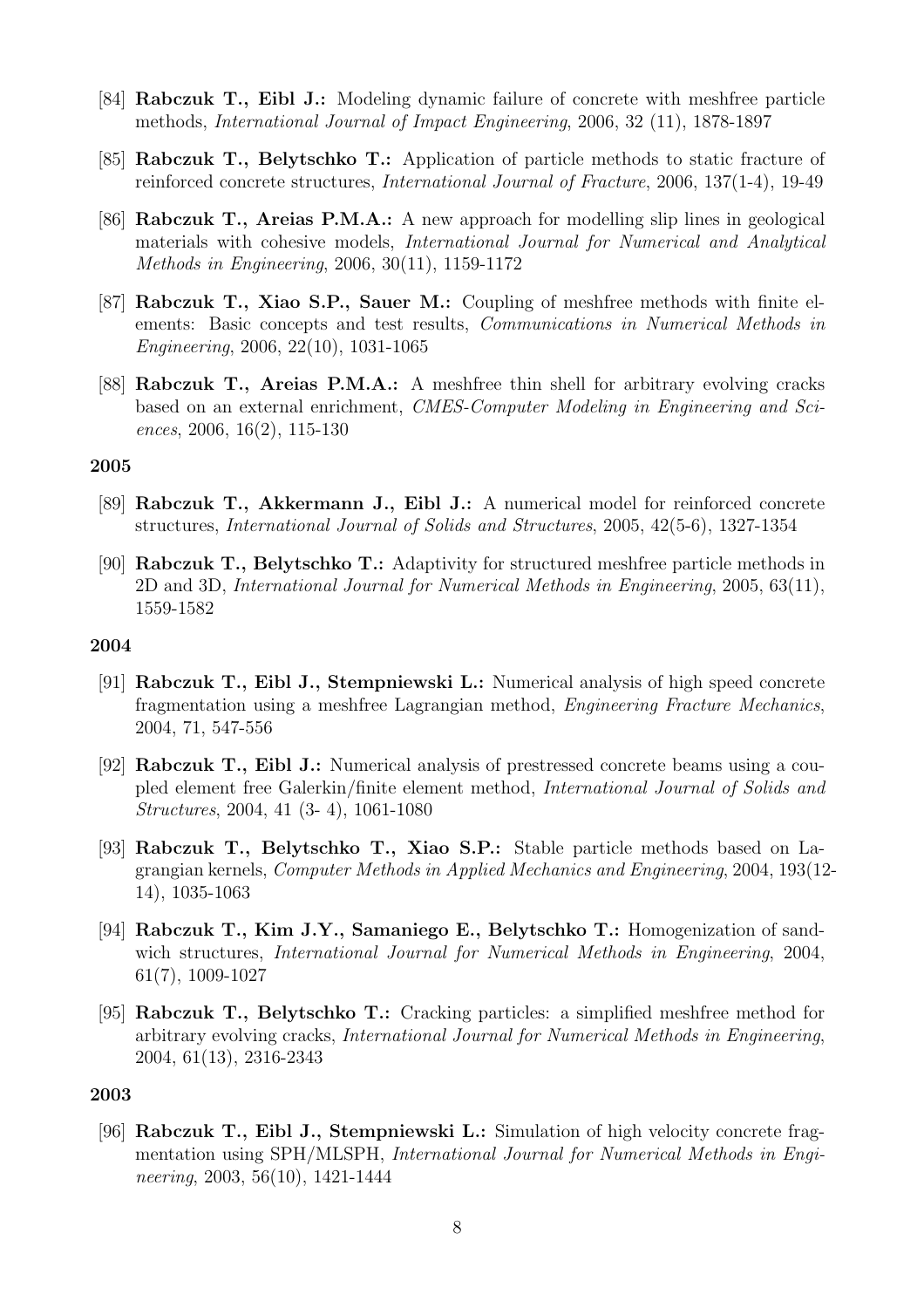# Invited Publications in peer-reviewed National or Non-ISI Journals

- [1] Rabczuk T.: Computational Methods for Fracture in Brittle and Quasi-Brittle Solids: State-of-the-art Review and Future Perspectives, ISRN Applied Mathematics, 2013, Article ID 849231, 38 pages, doi:10.1155/2013/849231
- [2] Kalameh H.A., Karamali A., Anitescu C. Rabczuk T.: High velocity impact of metal sphere on thin metallic plate using smooth particle hydrodynamics (SPH) method, Frontiers of Structural and Civil Engineering, 2012, 6(2), 101-110
- [3] Dunant C.F., Bordas S.P.A., Kerfriden P., Scrivener K.L., Rabczuk T.: An algorithm to compute damage from load in composites, Frontiers of Architecture and Civil Engineering in China, 2011, 5(2), 180-193
- [4] Rabczuk T., Bordas S., Askes H.: Meshfree Methods for Dynamic Fracture, Computational Technology Reviews, 2010, 1, 157-185
- [5] Nguyen-Thanh N, Thai-Hoang C, Nguyen-Xuan H, Rabczuk T: A smoothed finite element method for the static and free vibration analysis of shells, Journal of Civil Engineering and Architecture, 2010, 4(34), 13-25
- [6] Rabczuk T., Zi G.: Numerical Fracture Analysis of prestressed concrete beams, International Journal of Concrete Structures and Materials, 2008, 2(2)
- [7] Eibl J., Rabczuk T.: Untersuchungen zum Fragmentierungsverhalten von Beton mit Hilfe der SPH/MLSPH-Methode, Bauingenieur, 2004, 11, 522-527
- [8] Rabczuk T., Belytschko T.: An adaptive continuum/discrete crack approach for meshfree particle methods, Latin American Journal of Solids and Structures, 2003, 1(1), 141-166

# Lecture Notes

[1] Rabczuk T.: Extended Finite Element and Meshfree Methods, 2006 http://www.uni-weimar.de/cms/bauing/forschung/institute/ism/lehre/xfem-mfm.html

# PhD-thesis

[1] Rabczuk T.: Numerical analysis of concrete fragmentation using SPH (Numerische Untersuchungen zum Fragmentierungsverhalten von Beton mit Hilfe der SPH-Methode), Dissertation, Januar 2002, Institut fr Massibau und Baustofftechnologie, Heft 45, University of Karlsruhe (http://www.ubka.uni-karlsruhe.de/cgi-bin/psview?document=2002/bau $verm/2)$ 

# Technical reports as PhD-student or Post-Doctoral Fellow

[1] Belytschko T., Rabczuk T.: A reinforced bond model and coupled particle-finite element method for modeling static fracture of reinforced concrete structures, final report, 2004, Department of Mechanical Engineering, Group of Computational Mechanics, Northwestern University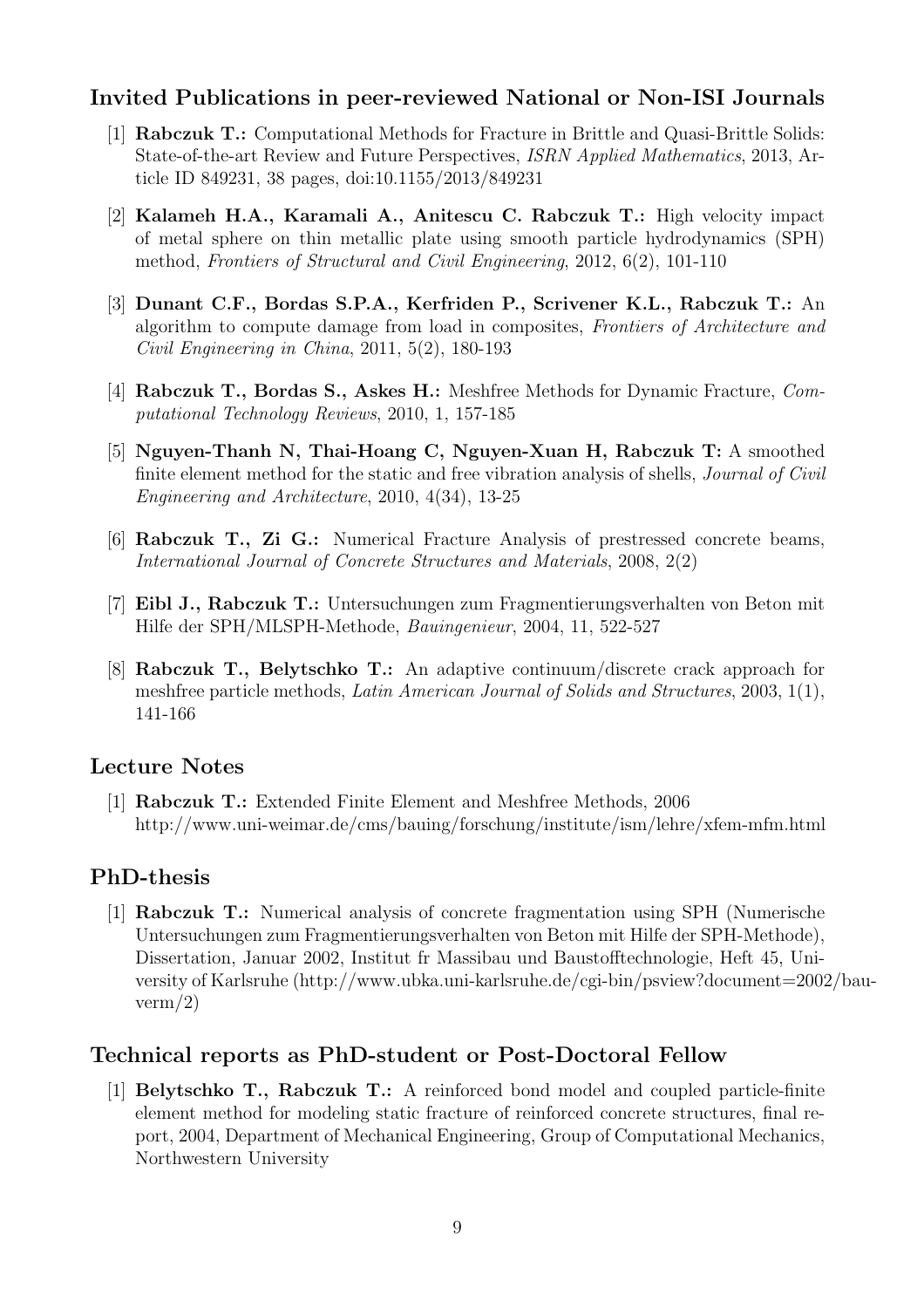- [2] Herrmann N., Plotzitza A., Rabczuk T., Eibl J.: Constitutive models for concrete under shock wave loading (Stoffgesetze für Beton bei Schockwellenbeanspruchung-Hugoniotversuche), Schlussbericht (final report) zum Forschungsvorhaben BMWi 150 1014, 2002, Institut für Massibau und Baustofftechnologie, University of Karlsruhe
- [3] Eibl J., Stempniewski L., Rabczuk T.: Investigation of prestressed beams and plates without stirrup reinforcement (Untersuchungen zum Endbereich von im Spannbett vorgespannten Fertigteiltrgern-Hohlplatten), final report (187 pages), 2001, Institut für Massibau und Baustofftechnologie, University of Karlsruhe
- [4] Stempniewski L., Rabczuk T.: Numerical studies to load bearing behavior of segment bridges taking into account slice opening (Numerische Untersuchungen zum Tragverhalten von Segmentbrücken unter Berücksichtigung der Fuge), Zwischenbericht, 2000, Institut für Massibau und Baustofftechnologie, University of Karlsruhe
- [5] Eibl J., Akkermann J., Rabczuk T.: Investigations of externally prestressed segment bridges with slice opening (Zur Schnittgrössenermittlung bei Segmentbrücken aufgrund Fugenöffnungen im Grenzzustand der Tragfähigkeit), Zwischenbericht, 1998, Institut für Massibau und Baustofftechnologie, University of Karlsruhe

# Selected Plenary-talks, Semi-plenary talks and keynote talks (Conference Proceedings)

- [1] Bordas S.P.A., Kerfriden P., Miller K., Rabczuk T. ,Courtecuisse H., Faure F.: Towards real time multiscale simulation of cutting in non-linear materials with applications to surgical simulation and computer guided surgery,  $ECCM2012$  (semiplenary talk-co-authored), 2012
- [2] Rabczuk T., Bordas S.P.A.: Partition of unity enriched methods for multiscale fracture and fluid structure interaction driven brittle and ductile failure, XFEM2011, ECCOMAS Conference (invited semi-plenary talk), 2011, Cardiff (UK)
- [3] Rabczuk T. Areias P.M.A.: A meshfree thin shell for arbitrary evolving cracks based on an external enrichment, International Conference on Computational and Experimental Engieering and Science (invited keynote talk), 2008, Honolulu, Hawaii (USA)
- [4] Wall W.A., Wiechert L., Gee M., Rabczuk T., Metzke R.: Coupled Problems in Computational Modeling of the Respiratory System, Computational Methods for Coupled Problems in Science and Engineering (Plenary talk-co-authored), in: High Performance Computing on Vector Systems 2007, 145-166, DOI: 10.107/978−3−540− 74384 − 212, Santa Eulalia, Ibiza, Spain, 2007
- [5] Rabczuk T., Belytschko T., Wall W.: Discontinuous Modeling of brittle and ductile material failure with cohesive models and meshfree methods, 7th World Congress on Computational Mechanics (invited keynote talk), 2006, LA (USA)
- [6] Rabczuk T., Belytschko T.: Modelling cracks in meshfree methods, 8th National Congress on Computational Mechanics (invited keynote talk), 2005, Austin, Texas, USA